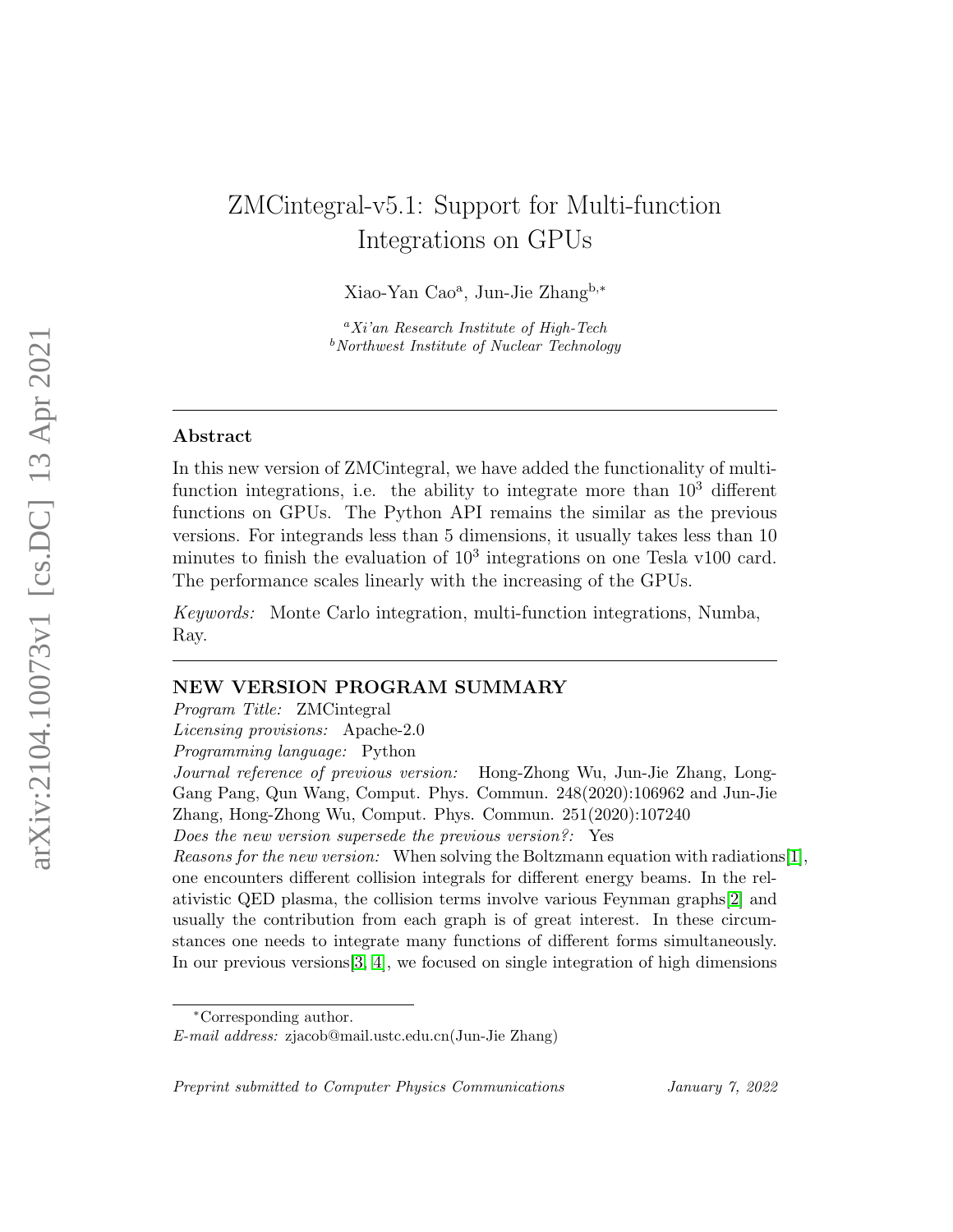and functions with parameters. Therefore, it is necessary to include the functionality for integrating many functions which have different dimensions, forms and integration domains.

Summary of revisions:

• Multi-function Integrations

Suppose we have a series of integrations defined as

<span id="page-1-0"></span>
$$
f_n(\mathbf{x}) = a_n \cos(\mathbf{k}_n \cdot \mathbf{x}) + b_n \sin(\mathbf{k}_n \cdot \mathbf{x}), \qquad (1)
$$

where  $n = 1, 2, 3, \dots, 100$ . The above integration series can be treated as a set of Harmonic bases if one wishes to evaluate the contribution of each Harmonic mode. In our previous versions, these series cannot be manipulated in a convenient and efficient way. It is worth noting that the integration domains or dimensions can be different, for example

$$
g_n(x_1, x_2) = a_n|x_1 + x_2| \text{ for } 0 < n < 50
$$
  

$$
g_n(x_1, x_2, x_3) = b_n|x_1 + x_2 - x_3| \text{ for } 50 \le n \le 100.
$$
 (2)

The support of multi-functions gives the users full flexibility to integrate as many different functions as possible.

• Test on GPUs

As an illustrative example, we report the solution of Eq. [\(1\)](#page-1-0) with  $\mathbf{x} = (x_1, x_2, x_3, x_4)$ ,  $a_n = b_n = 1$ . The ranges for all components are taken to be [0, 1] and  $\mathbf{k}_n =$  $\left(\frac{n+50}{2\pi}\right)$  $\frac{+50}{2\pi}, \frac{n+50}{2\pi}$  $\frac{+50}{2\pi}, \frac{n+50}{2\pi}$  $\frac{+50}{2\pi}, \frac{n+50}{2\pi}$  $\frac{+50}{2\pi}$ ) such that the integration is highly fluctuating around the zero line. The hardware condition in this case is taken to be:  $Intel(R)$  Xeon $(R)$  Silver 4110 CPU@2.10GHz CPU with 10 processors + one Nvidia Tesla V100 GPU. The results are shown in Fig. [1.](#page-2-0)

Nature of problem: ZMCintegral is an easy to use Python package for doing high dimensional integrations on distributed GPU clusters. Using the Python libraries Numba[\[5\]](#page-3-4) and Ray[\[6\]](#page-4-0), as well as the NVIDIA CUDA[\[7\]](#page-4-1) capability, ZM-Cintegral offers a succinct Python interface to evaluate numerical integrations for physical problems. In this updated version, we mainly focus on the problems where the users have various functions to integrate. These integrations can take different forms and domains.

Solution method: This new version contains three Python classes. ZMCintegral normal utilizes the stratified-sampling and heuristic-tree-search techniques,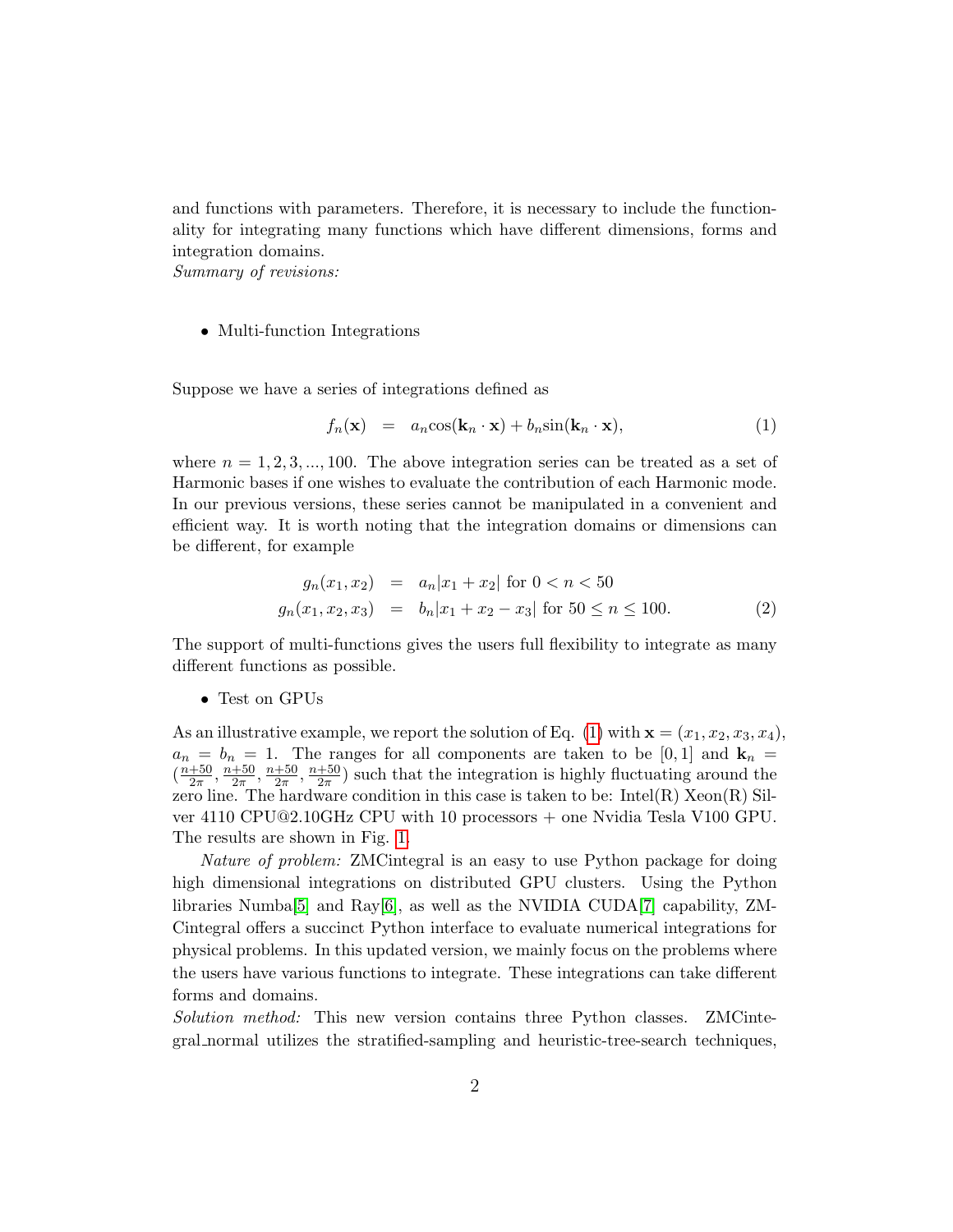

<span id="page-2-0"></span>Figure 1: Integration results of Eq.  $(1)$  at various n. The red shaded area, drawn from  $[F_n - \Delta F_n, F_n + \Delta F_n]$  with  $F_n$  denoting the result of the *n*-th integral, is obtained via ZMCintegral (analytical results in solid black line). Here,  $F_n$  and  $\Delta F_n$  are the average value and standard deviation of 10 independent evaluations. It takes about one minute for each independent calculation (of all series in Eq. [\(1\)](#page-1-0)) on one Tesla V100 card. For each *n* we have taken  $10^6$  samples.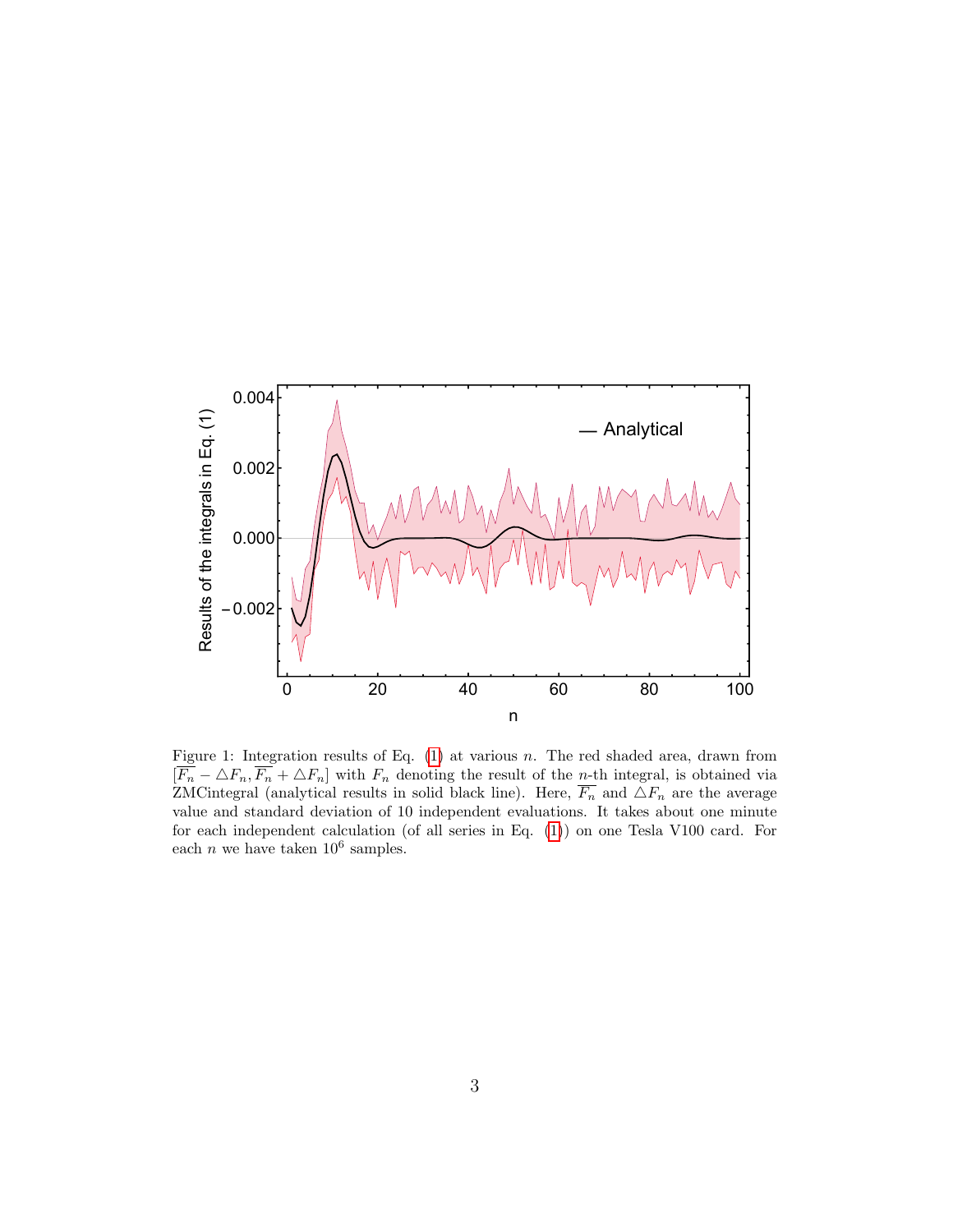while ZMCintegral functional and ZMCintegral multifunctions use the direct-Monte Carlo method for each integrand which benefits mainly from the heavily distributed GPU clusters.

Additional comments: If the integrations are high-dimensional (e.g. dimensionality of 8-12), users are encouraged to use ZMCintegral normal. If the integrations are middle-dimensional (e.g. dimensionality of 1-7) but with a large parameter space, we suggest users to try ZMCintegral functional. If the integrations contains many different integrands and domains (e.g.  $10<sup>4</sup>$  different integrations), then ZMCintegral multifunctions is suggested. The detailed instructions can be found here: [\[8\]](#page-4-2).

#### Acknowledgment

The authors are supported in part by the Major State Basic Research Development Program (973 Program) in China under Grant No. 2015CB856902 and by the National Natural Science Foundation of China (NSFC) under Grant No. 11535012. The Computations are performed at the GPU servers of department of modern physics at USTC. We are thankful for the valuable help from Prof. Qun Wang of department of modern physics at USTC.

#### References

- <span id="page-3-0"></span>[1] J. Oxenius, Kinetic Theory of Particles and Photons, Springer Berlin Heidelberg, 1986. [doi:10.1007/978-3-642-70728-5](https://doi.org/10.1007/978-3-642-70728-5).
- <span id="page-3-1"></span>[2] V. Morozov, G. Röpke, Kinetic theory of radiation in non-equilibrium relativistic plasmas, Annals of Physics  $324(6)(2009)$  1261–1302. [doi:](https://doi.org/10.1016/j.aop.2009.02.001) [10.1016/j.aop.2009.02.001](https://doi.org/10.1016/j.aop.2009.02.001).
- <span id="page-3-2"></span>[3] H.-Z. Wu, J.-J. Zhang, L.-G. Pang, Q. Wang, ZMCintegral: A package for multi-dimensional monte carlo integration on multi-GPUs, Computer Physics Communications (2019) 106962[doi:10.1016/j.cpc.](https://doi.org/10.1016/j.cpc.2019.106962) [2019.106962](https://doi.org/10.1016/j.cpc.2019.106962).
- <span id="page-3-3"></span>[4] J.-J. Zhang, H.-Z. Wu, ZMCintegral-v5: Support for integrations with the scanning of large parameter space on multi-GPUs, Computer Physics Communications 251 (2020) 107240. [doi:10.1016/j.cpc.2020.107240](https://doi.org/10.1016/j.cpc.2020.107240).
- <span id="page-3-4"></span>[5] S. Kwan Lam, A. Pitrou, S. Seibert, Numba: a llvm-based python jit compiler, 2015, pp. 1–6. [doi:10.1145/2833157.2833162](https://doi.org/10.1145/2833157.2833162).